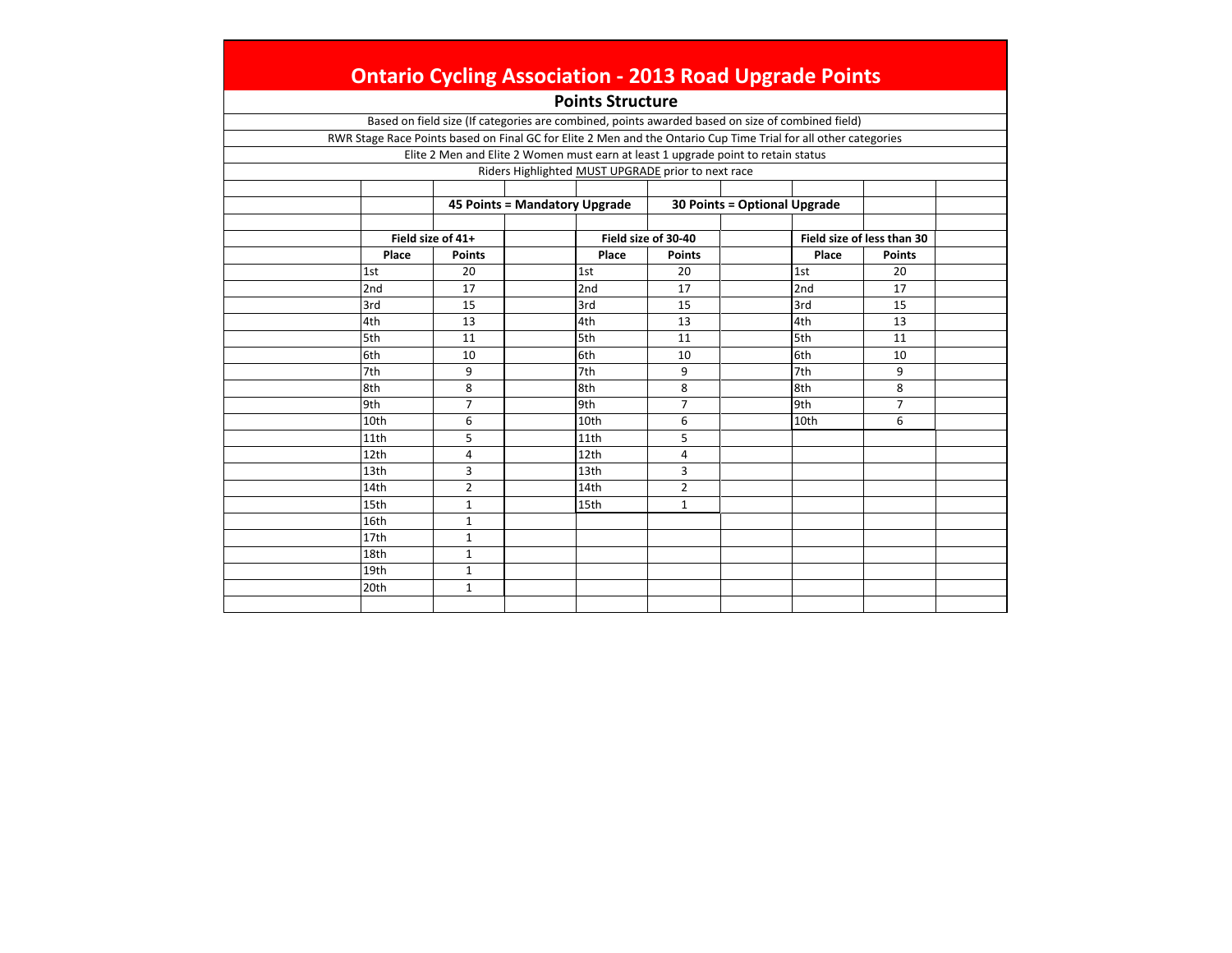| Ontario Cycling Association - 2013 Road Upgrade Points |  |
|--------------------------------------------------------|--|

| <b>Elite 4 Men</b>       |                     |                |                 |              |                         |                 |                   |                  |             |  |  |
|--------------------------|---------------------|----------------|-----------------|--------------|-------------------------|-----------------|-------------------|------------------|-------------|--|--|
| Name                     | <b>Total Points</b> | <b>GFRR</b>    | Calabogie       |              | Springbank Lake of Bays | Niagara         | <b>KW Classic</b> | <b>RWR Stage</b> | Preston St. |  |  |
| Samuel O'Donnell         | 54                  |                |                 |              | 9                       | 17              | 15                | 13               |             |  |  |
| <b>Mark Van Doormaal</b> | 48                  |                |                 |              | 15                      | 13              | 20                |                  |             |  |  |
| Cameron Hildebrandt      | 47                  | 17             |                 |              | $7\overline{}$          | 20 <sub>2</sub> | $\overline{3}$    |                  |             |  |  |
| <b>Andrew Mouck</b>      | 45                  |                | $\overline{4}$  |              | 13                      | 11              | 17                |                  |             |  |  |
| Christopher Bozek        | 42                  | 8              |                 |              | 11                      | 10              | 13                |                  |             |  |  |
| James Keezer             | 40                  |                | 6               |              | 10                      | 15              | 9                 |                  |             |  |  |
| Darrell Blakely-Bazinet  | 38                  |                | $\overline{7}$  |              |                         |                 | 11                | 20               |             |  |  |
| Aaron Hamill             | $\frac{35}{25}$     | 10             | $\overline{45}$ | 10           |                         | <b>UPGRADED</b> |                   |                  |             |  |  |
| <b>Ilya Bakoulin</b>     | 27                  | 11             | 3               |              | 6                       | $\overline{f}$  | <b>UPGRADED</b>   |                  |             |  |  |
| Peter Haworth            | 27                  |                |                 | 17           |                         |                 | 10                |                  |             |  |  |
| Paul McKeever            | 24                  |                |                 |              | 20                      | 4               |                   |                  |             |  |  |
| Rob McCarty              | 24                  | $\overline{7}$ | $\overline{2}$  |              |                         |                 |                   | 15               |             |  |  |
| <b>Tyler Boucher</b>     | 22                  | 13             |                 |              |                         | 3               | 6                 |                  |             |  |  |
| Christopher Singleton    | 20                  |                |                 | 20           |                         |                 |                   |                  |             |  |  |
| Jeff Kirchner            | 20                  |                | 13              |              |                         |                 | $\overline{7}$    |                  |             |  |  |
| John Hauser              | 19                  |                | 11              |              | 8                       |                 |                   |                  |             |  |  |
| Oaken Work               | 17                  |                |                 |              | 17                      |                 |                   |                  |             |  |  |
| <b>Travis Marshall</b>   | 14                  | 9              |                 | $\mathbf{1}$ |                         |                 | 4                 |                  |             |  |  |
| Adam Lentini             | 14                  |                |                 |              |                         | 9               | 5                 |                  |             |  |  |
| Nathan Poulton           | 12                  | 4              |                 |              |                         | 8               |                   |                  |             |  |  |
| <b>Thomas Clark</b>      | 11                  |                |                 | 11           |                         |                 |                   |                  |             |  |  |
| James Sreblowski         | 11                  | $\overline{3}$ |                 |              |                         |                 | 8                 |                  |             |  |  |
| Marc Hunt                | 10                  |                | 10              |              |                         |                 |                   |                  |             |  |  |
| Nigel Roedde             | 9                   |                | 9               |              |                         |                 |                   |                  |             |  |  |
| Jesse Jarjour            | 8                   |                | 8               |              |                         |                 |                   |                  |             |  |  |
| <b>Brandon Burton</b>    | 8                   |                |                 | $\mathbf{1}$ |                         | 6               | $\mathbf{1}$      |                  |             |  |  |
| Kabir Toor               | $\overline{7}$      |                |                 |              |                         | 5               | $\overline{2}$    |                  |             |  |  |
| Rhys Penalagan           | 6                   | 6              |                 |              |                         |                 |                   |                  |             |  |  |
| <b>Ryan Power</b>        | 5                   | 5              |                 |              |                         |                 |                   |                  |             |  |  |
| Keith Murray             | 5                   |                | 5               |              |                         |                 |                   |                  |             |  |  |
| Michael Jaffray          | 5                   |                |                 | 5            |                         |                 |                   |                  |             |  |  |
| Simon McIvor             | $\mathbf 2$         | $\overline{2}$ |                 |              |                         |                 |                   |                  |             |  |  |
| Francesco D'Elita        | $\overline{2}$      |                |                 |              |                         | $\overline{2}$  |                   |                  |             |  |  |
| Liam Parker              | $\mathbf{1}$        | 1              |                 |              |                         |                 |                   |                  |             |  |  |
| Evert Lamb               | $\mathbf 1$         | $\mathbf{1}$   |                 |              |                         |                 |                   |                  |             |  |  |
| Anthony Scavone          | $\mathbf 1$         | $\mathbf 1$    |                 |              |                         |                 |                   |                  |             |  |  |
| <b>Scott Elliott</b>     | $\mathbf 1$         | $\mathbf 1$    |                 |              |                         |                 |                   |                  |             |  |  |
| <b>Matthew Dempster</b>  | $\mathbf{1}$        | $\mathbf{1}$   |                 |              |                         |                 |                   |                  |             |  |  |
| Chris Giambattista       | $\mathbf{1}$        | $\mathbf{1}$   |                 |              |                         |                 |                   |                  |             |  |  |
| Matthew Krivosudsky      | $\mathbf 1$         |                |                 |              |                         | $\mathbf{1}$    |                   |                  |             |  |  |
| David Wheelock           | $\mathbf 1$         |                | $1\,$           |              |                         |                 |                   |                  |             |  |  |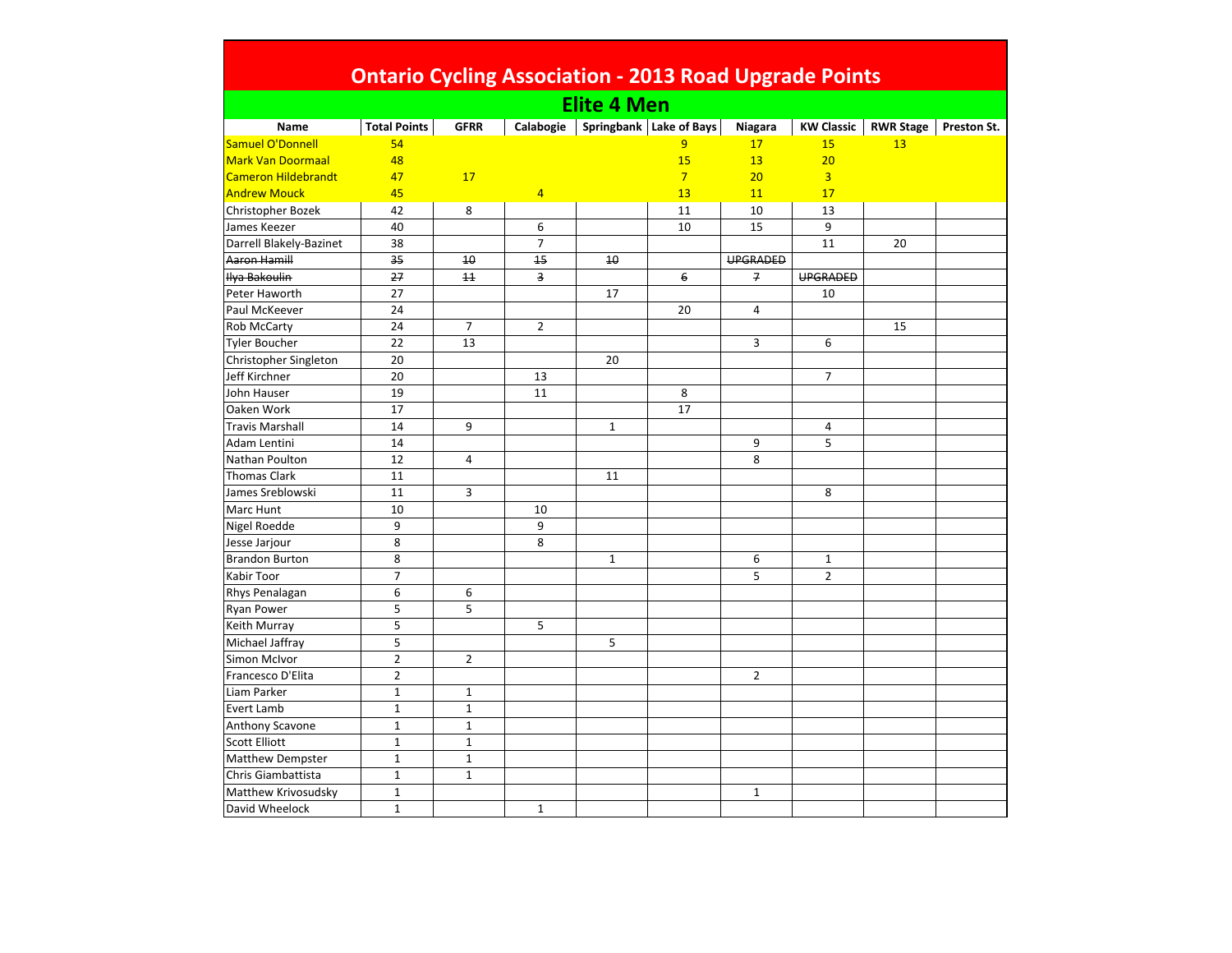| <b>Ontario Cycling Association - 2013 Road Upgrade Points</b> |                     |                |                |                |                           |              |                   |                  |             |  |  |  |  |
|---------------------------------------------------------------|---------------------|----------------|----------------|----------------|---------------------------|--------------|-------------------|------------------|-------------|--|--|--|--|
|                                                               | <b>Elite 3 Men</b>  |                |                |                |                           |              |                   |                  |             |  |  |  |  |
| Name                                                          | <b>Total Points</b> | <b>GFRR</b>    | Calabogie      |                | Springbank   Lake of Bays | Niagara      | <b>KW Classic</b> | <b>RWR Stage</b> | Preston St. |  |  |  |  |
| Anthony Sreblowski                                            | 43                  | 9              |                |                | 17                        | 17           | <b>UPGRADED</b>   |                  |             |  |  |  |  |
| Luke Vanlauwe                                                 | 40                  | $\overline{6}$ | 13             | 20             | $\overline{1}$            | UPGRADED     |                   |                  |             |  |  |  |  |
| Alex Gibson                                                   | 36                  | $\mathbf{1}$   | 20             |                |                           | 15           |                   |                  |             |  |  |  |  |
| Christopher Rowley                                            | 35                  |                |                | $\overline{7}$ |                           | 11           |                   | 17               |             |  |  |  |  |
| <b>Grahame Rivers</b>                                         | 35                  |                |                |                | 15                        |              |                   | 20               |             |  |  |  |  |
| <b>Niles Vaivars</b>                                          | 33                  | $\mathbf{1}$   | $\overline{7}$ |                | 8                         |              | 17                |                  |             |  |  |  |  |
| <b>Andrew Merrick</b>                                         | 29                  |                |                |                |                           | 9            | 20                |                  |             |  |  |  |  |
| Nigel Roedde                                                  | 28                  |                |                |                | $\overline{2}$            | 3            | 8                 | 15               |             |  |  |  |  |
| Mark Gilligan                                                 | 21                  | 3              |                | 11             |                           |              | $\overline{7}$    |                  |             |  |  |  |  |
| Stephen Welsh                                                 | 19                  |                | $\mathbf{1}$   | 6              | 5                         | 7            |                   |                  |             |  |  |  |  |
| <b>Ben McNabb</b>                                             | 18                  |                |                | 5              |                           | 4            | 9                 |                  |             |  |  |  |  |
| Jordan Broad                                                  | 17                  | $\mathbf{1}$   | 15             |                | $\mathbf{1}$              |              |                   |                  |             |  |  |  |  |
| <b>Philip Sheffield</b>                                       | 14                  |                |                |                | $\mathbf{1}$              |              | 13                |                  |             |  |  |  |  |
| Larbi Benhabib                                                | 13                  |                |                |                | 13                        |              |                   |                  |             |  |  |  |  |
| Mark Cascella                                                 | 13                  |                |                |                |                           |              |                   | 13               |             |  |  |  |  |
| Walid El-Sayed                                                | 11                  |                |                |                |                           |              |                   | 11               |             |  |  |  |  |
| <b>Ben Reid</b>                                               | 10                  |                |                |                |                           |              | 10                |                  |             |  |  |  |  |
| <b>Ted Clark</b>                                              | 9                   |                |                | 9              |                           |              |                   |                  |             |  |  |  |  |
| <b>Charlie Philbrook</b>                                      | 9                   | 5              |                |                |                           |              | 4                 |                  |             |  |  |  |  |
| Hon-yan Chu                                                   | 8                   |                |                | 8              |                           |              |                   |                  |             |  |  |  |  |
| Scott Lytle                                                   | 6                   |                |                |                |                           |              | 6                 |                  |             |  |  |  |  |
| <b>Aaron Hamill</b>                                           | 5                   |                |                |                |                           |              | 5                 |                  |             |  |  |  |  |
| David Grose                                                   | 4                   |                |                |                | 3                         | $\mathbf{1}$ |                   |                  |             |  |  |  |  |
| David Jack                                                    | 3                   |                |                | 3              |                           |              |                   |                  |             |  |  |  |  |
| Scott Weldon                                                  | 3                   |                |                | $\overline{2}$ |                           | $\mathbf{1}$ |                   |                  |             |  |  |  |  |
| Rod Smit                                                      | 3                   |                |                |                |                           |              | 3                 |                  |             |  |  |  |  |
| Ilya Bakoulin                                                 | $\overline{2}$      |                |                |                |                           |              | $\overline{2}$    |                  |             |  |  |  |  |
| Brayden McGregor                                              | $\mathbf{1}$        |                | $\mathbf{1}$   |                |                           |              |                   |                  |             |  |  |  |  |
| Kyle Smith                                                    | $\mathbf{1}$        |                |                |                |                           | 1            |                   |                  |             |  |  |  |  |
| lan Gartley                                                   | $\mathbf{1}$        |                |                |                |                           | $\mathbf{1}$ |                   |                  |             |  |  |  |  |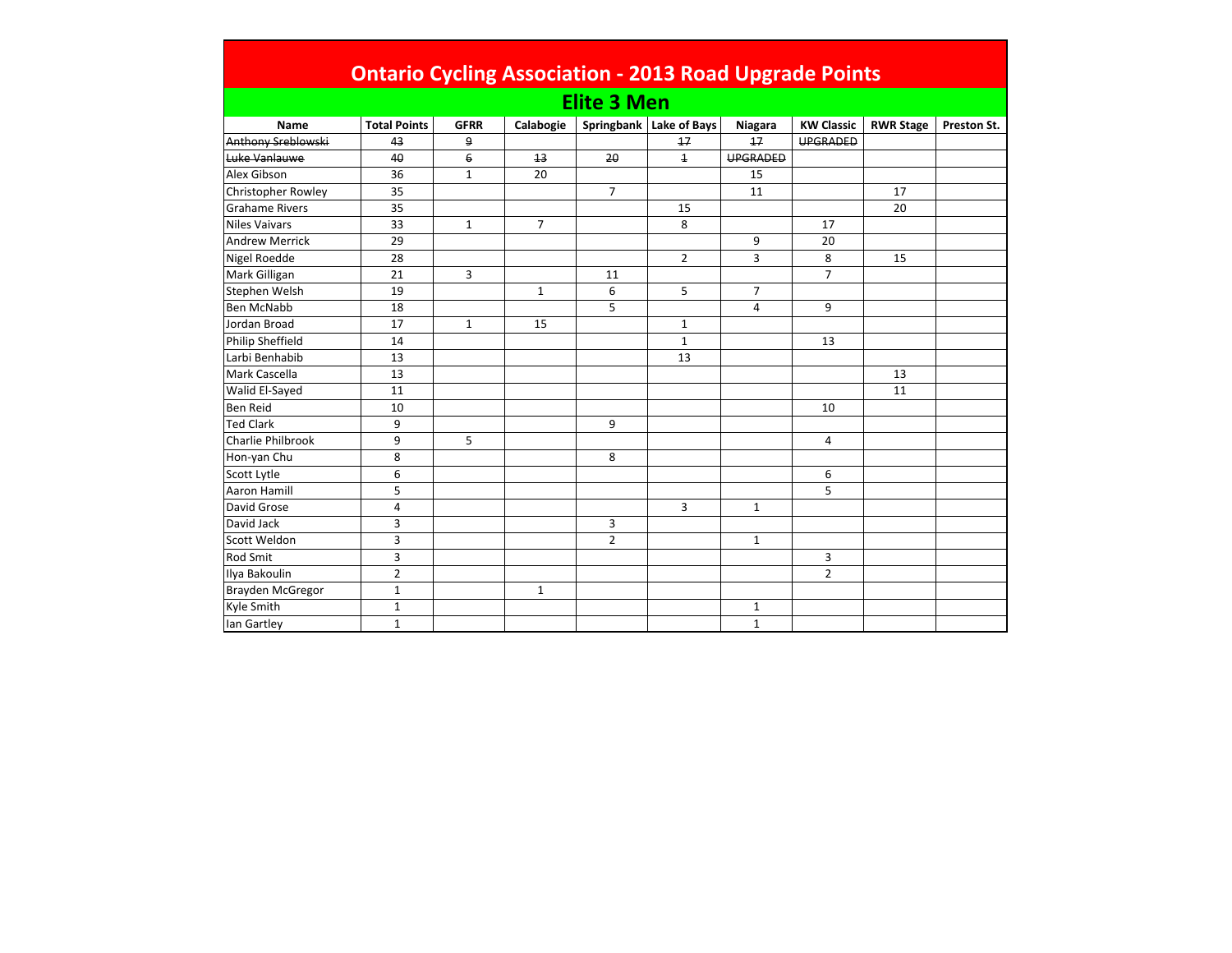|                         | <b>Ontario Cycling Association - 2013 Road Upgrade Points</b> |              |              |                |                         |                 |                   |                  |             |  |  |  |
|-------------------------|---------------------------------------------------------------|--------------|--------------|----------------|-------------------------|-----------------|-------------------|------------------|-------------|--|--|--|
| <b>Elite 2 Men</b>      |                                                               |              |              |                |                         |                 |                   |                  |             |  |  |  |
| Name                    | <b>Total Points</b>                                           | <b>GFRR</b>  | Calabogie    |                | Springbank Lake of Bays | Niagara         | <b>KW Classic</b> | <b>RWR Stage</b> | Preston St. |  |  |  |
| Andrew House            | 42                                                            | 3            | 8            | 11             | 20                      | <b>UPGRADED</b> |                   |                  |             |  |  |  |
| Colin Busby             | 37                                                            |              |              | 13             | 11                      |                 | 13                |                  |             |  |  |  |
| <b>Etienne Moreau</b>   | 36                                                            |              |              | 9              | 17                      | 10              |                   |                  |             |  |  |  |
| Sean Boileau            | 34                                                            | 6            | 11           |                | 10                      | 7               |                   |                  |             |  |  |  |
| Gaelen Merritt          | 31                                                            | 9            |              |                | 13                      | 8               | $\mathbf{1}$      |                  |             |  |  |  |
| Dan Doddy               | 20                                                            |              |              |                | 5                       | 4               | 11                |                  |             |  |  |  |
| <b>Quinn Hanam</b>      | 14                                                            |              | 3            |                | 6                       | $\overline{2}$  | 3                 |                  |             |  |  |  |
| <b>Michael Aston</b>    | 13                                                            |              |              | 6              |                         | $\mathbf{1}$    | 6                 |                  |             |  |  |  |
| <b>Brent Aquino</b>     | 10                                                            |              |              |                |                         |                 | 10                |                  |             |  |  |  |
| <b>Ben Andrew</b>       | $\overline{7}$                                                |              |              | $\overline{7}$ |                         |                 |                   |                  |             |  |  |  |
| <b>Rob Rice</b>         | $\overline{7}$                                                |              | 2            |                |                         |                 | 5                 |                  |             |  |  |  |
| Anthony Sreblowski      | $\overline{7}$                                                |              |              |                |                         |                 | $\overline{7}$    |                  |             |  |  |  |
| Charlie Gorman          | $\overline{7}$                                                |              |              |                |                         |                 |                   | $\overline{7}$   |             |  |  |  |
| Derek Zandstra          | $\mathbf{1}$                                                  | $\mathbf{1}$ |              |                |                         |                 |                   |                  |             |  |  |  |
| Will Simonds            | $\mathbf{1}$                                                  |              | $\mathbf{1}$ |                |                         |                 |                   |                  |             |  |  |  |
| <b>Adrian George</b>    | $\mathbf{1}$                                                  |              | 1            |                |                         |                 |                   |                  |             |  |  |  |
| Mason Hanrahan          | $\mathbf{1}$                                                  |              | $\mathbf{1}$ |                |                         |                 |                   |                  |             |  |  |  |
| Sean MacKinnon          | $\mathbf{1}$                                                  |              |              |                |                         | $\mathbf{1}$    |                   |                  |             |  |  |  |
| Conor O'Brien           | $\mathbf{1}$                                                  |              |              |                |                         | 1               |                   |                  |             |  |  |  |
| <b>Robert Gutsegell</b> | $\mathbf{1}$                                                  |              |              |                |                         | $\mathbf{1}$    |                   |                  |             |  |  |  |
| Nick Di Cristofaro      | $\mathbf{1}$                                                  |              |              |                |                         |                 | $\mathbf{1}$      |                  |             |  |  |  |
| <b>Isaac Smith</b>      | $\mathbf{1}$                                                  |              |              |                |                         |                 | $\mathbf{1}$      |                  |             |  |  |  |
|                         |                                                               |              |              |                |                         |                 |                   |                  |             |  |  |  |
|                         |                                                               |              |              |                |                         |                 |                   |                  |             |  |  |  |
|                         |                                                               |              |              |                |                         |                 |                   |                  |             |  |  |  |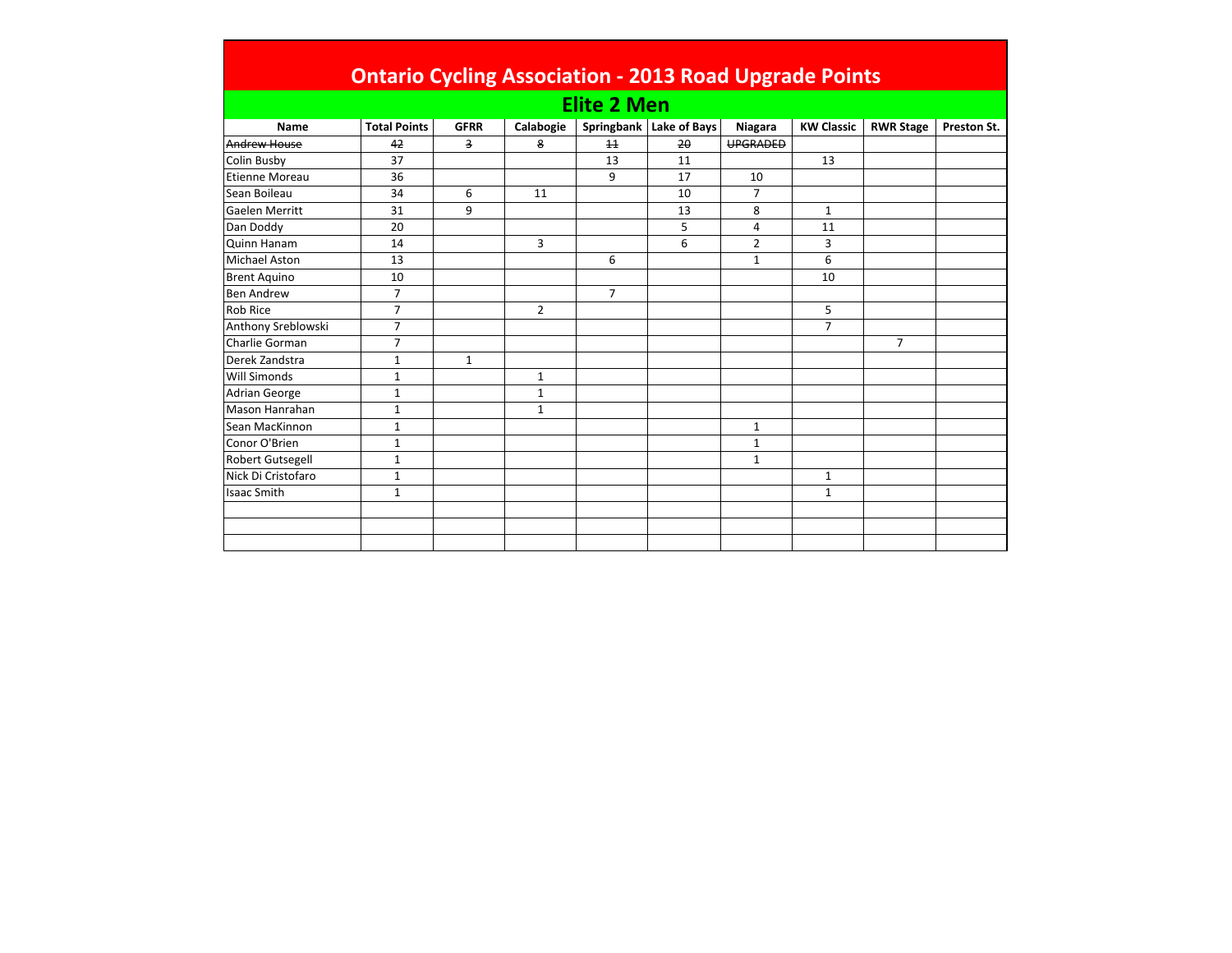## Ontario Cycling Association - 2013 Road Upgrade Points

| Name                 | <b>Total Points</b> | <b>GFRR</b> | Calabogie | Springbank | Lake of Bays | Niagara         | <b>KW Classic</b> | <b>RWR Stage</b> | Preston St. |  |  |
|----------------------|---------------------|-------------|-----------|------------|--------------|-----------------|-------------------|------------------|-------------|--|--|
| Morgane Echardour    | 45                  | 2           | 13        | 13         | 17           | <b>UPGRADED</b> |                   |                  |             |  |  |
| Karen Duquette       | 40                  | 17          | 10        |            |              | 13              |                   |                  |             |  |  |
| Kaitlyn Steeves      | 38                  |             | 6         |            | 9            |                 | 6                 | 17               |             |  |  |
| Emily McKenzie-Picot | 29                  |             | 2         |            |              |                 |                   | 20               |             |  |  |
| Barbara Hope         | 20                  |             | 20        |            |              |                 |                   |                  |             |  |  |
| Suzanne Zelazo       | 20                  |             |           |            |              | 20              |                   |                  |             |  |  |
| Georgia Walton       | 13                  |             |           |            | 13           |                 |                   |                  |             |  |  |
| Kristina Skovbjerg   | 13                  |             |           |            |              |                 |                   | 13               |             |  |  |
| Kari Hueber          | 10                  | 10          |           |            |              |                 |                   |                  |             |  |  |
| Julie Toole          | 9                   |             | 1         |            | 7            |                 |                   |                  |             |  |  |
| Tabi Ferguson        | 9                   |             |           |            |              |                 | 9                 |                  |             |  |  |
| Sarah McKenzie-Picot | 9                   |             |           |            |              |                 |                   | 9                |             |  |  |
| Carolyn Smith        | 7                   |             |           |            |              |                 | 7                 |                  |             |  |  |
|                      |                     |             |           |            |              |                 |                   |                  |             |  |  |
|                      |                     |             |           |            |              |                 |                   |                  |             |  |  |

## Ontario Cycling Association - 2013 Road Upgrade Points

## Elite 2 Women

| Name                    | <b>Total Points</b> | <b>GFRR</b> | Calabogie      | Springbank     | Lake of Bays | Niagara | <b>KW Classic</b> | <b>RWR Stage</b> | Preston St. |
|-------------------------|---------------------|-------------|----------------|----------------|--------------|---------|-------------------|------------------|-------------|
| Laura Gazzola           | 63                  |             | 10             |                | 13           |         | 20                | 20               |             |
| <b>Stephanie Bester</b> | 46                  |             |                | 11             | 11           | 13      |                   | 11               |             |
| Tatjana Zaharova        | 43                  |             |                | $\overline{7}$ | 9            | 9       | 11                | $\overline{7}$   |             |
| <b>Emily Flynn</b>      | 35                  |             | $\overline{2}$ | 13             | 20           |         |                   |                  |             |
| Saskia Kowalchuk        | 32                  | 11          |                |                |              | 6       |                   | 15               |             |
| <b>Heather Shearer</b>  | 19                  | 10          |                |                |              |         |                   | 9                |             |
| Elyse Niuwold           | 18                  |             |                |                | 10           |         | 8                 |                  |             |
| Antje Thamm             | 17                  |             |                |                |              | 11      | 6                 |                  |             |
| Paolina Allan           | 17                  |             |                |                |              |         | 17                |                  |             |
| Kelly Knowles           | 17                  |             |                |                |              |         |                   | 17               |             |
| Rhonda Stickle          | 15                  |             |                |                |              | 15      |                   |                  |             |
| Jody Nadjiwon           | 13                  |             |                |                |              |         |                   | 13               |             |
| Lori Kofman             | 10                  |             |                |                |              | 10      |                   |                  |             |
| <b>Ashley Barson</b>    | 9                   |             |                | 9              |              |         |                   |                  |             |
| Jennifer Stephenson     | 8                   |             | 8              |                |              |         |                   |                  |             |
| Jennifer Fawcette       | 8                   |             |                |                |              | 8       |                   |                  |             |
| Sasha Gollish           | 8                   |             |                |                |              |         |                   | 8                |             |
| Casey Humphrey          | $\overline{7}$      |             |                |                |              |         | $\overline{7}$    |                  |             |
| <b>Chantal Thompson</b> | 6                   |             | 6              |                |              |         |                   |                  |             |
|                         |                     |             |                |                |              |         |                   |                  |             |
|                         |                     |             |                |                |              |         |                   |                  |             |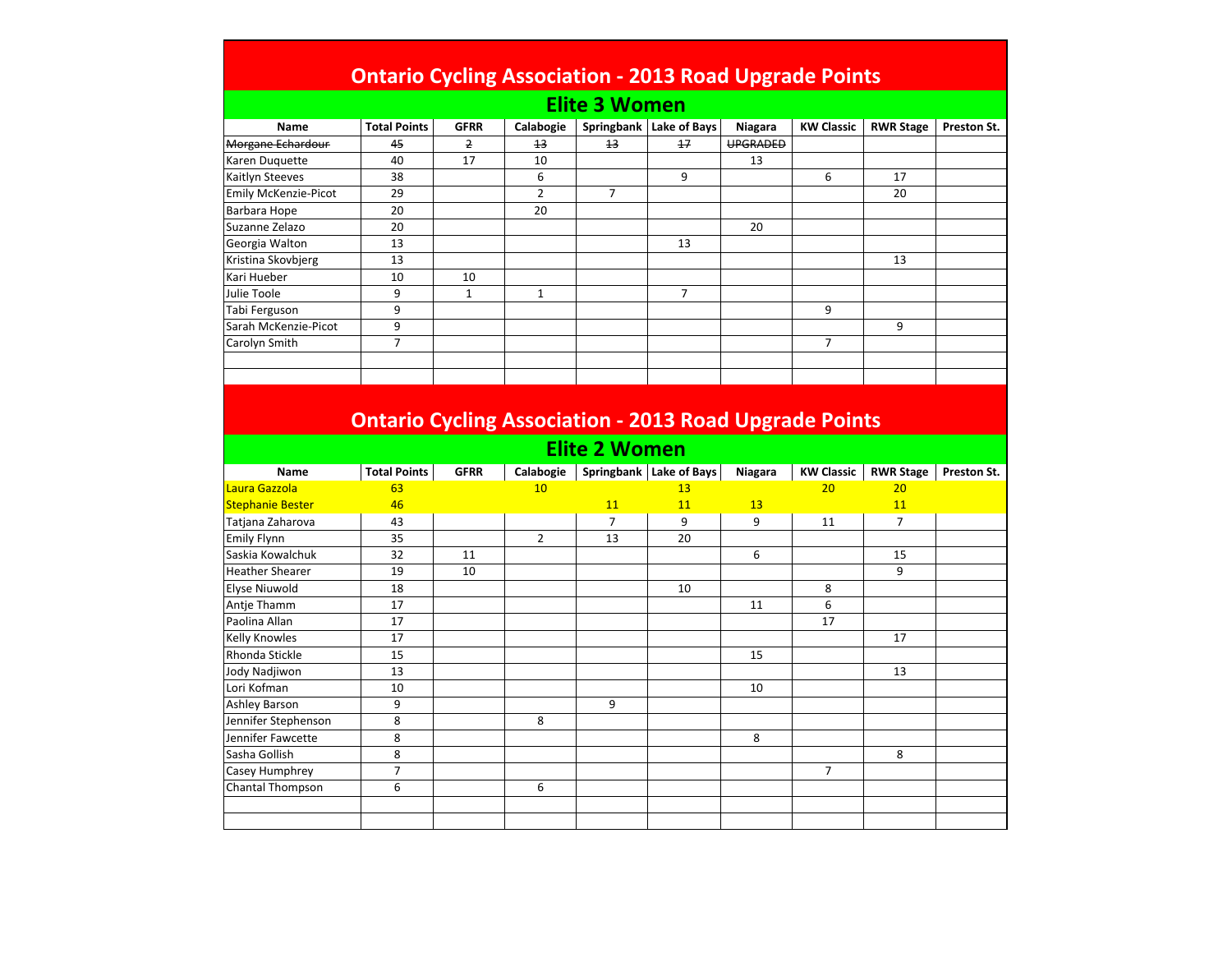| <b>Ontario Cycling Association - 2013 Road Upgrade Points</b> |                     |                |              |                     |                         |                |                   |                  |             |  |  |
|---------------------------------------------------------------|---------------------|----------------|--------------|---------------------|-------------------------|----------------|-------------------|------------------|-------------|--|--|
|                                                               |                     |                |              | <b>Master 3 Men</b> |                         |                |                   |                  |             |  |  |
| Name                                                          | <b>Total Points</b> | <b>GFRR</b>    | Calabogie    |                     | Springbank Lake of Bays | Niagara        | <b>KW Classic</b> | <b>RWR Stage</b> | Preston St. |  |  |
| <b>Andy Mill</b>                                              | 55                  | $\mathbf{1}$   | $\mathbf{1}$ | $\overline{4}$      | 13                      | 10             | 13                | 13               |             |  |  |
| <b>Gregory Marshall</b>                                       | 46                  |                | 17           | $6\overline{6}$     | 10                      |                | $\overline{2}$    | 11               |             |  |  |
| <b>Emmanuel Martins</b>                                       | 39                  |                |              | 13                  | 15                      | 11             | <b>UPGRADED</b>   |                  |             |  |  |
| Alan Kriss                                                    | 37                  |                |              |                     |                         | 17             | 20                |                  |             |  |  |
| <b>Bryan Tyers</b>                                            | 36                  | $\overline{1}$ | 15           |                     | 20                      | UPGRADED       |                   |                  |             |  |  |
| <b>Chris Monette</b>                                          | 35                  | 15             |              |                     |                         | 20             | <b>UPGRADED</b>   |                  |             |  |  |
| <b>Rob Stockl</b>                                             | 33                  |                |              | $\overline{7}$      | 9                       |                | 17                |                  |             |  |  |
| Mick Caturay                                                  | 32                  |                |              |                     | 17                      | 15             | <b>UPGRADED</b>   |                  |             |  |  |
| <b>Arthur Parsons</b>                                         | 31                  | 6              |              |                     | 5                       | 5              | 15                |                  |             |  |  |
| <b>Mike Reeves</b>                                            | 28                  |                | 13           |                     |                         |                |                   | 15               |             |  |  |
| <b>Steve Grundy</b>                                           | 22                  |                | 20           |                     |                         | $\mathbf{1}$   | $\mathbf{1}$      |                  |             |  |  |
| Marc Joanisse                                                 | 21                  |                |              | 9                   |                         | $\overline{2}$ | 10                |                  |             |  |  |
| Rodrigo Diaz                                                  | 21                  |                | $\mathbf{1}$ |                     |                         |                |                   | 20               |             |  |  |
| Josh Spicer                                                   | 20                  |                |              |                     | 4                       | 9              | 7                 |                  |             |  |  |
| <b>Trevor Rands</b>                                           | 19                  |                |              |                     |                         | 13             | 6                 |                  |             |  |  |
| <b>Rick Bulmann</b>                                           | 19                  |                |              | $\mathbf{1}$        | $\mathbf{1}$            | $\overline{7}$ |                   | 10               |             |  |  |
| <b>Rob Emery</b>                                              | 17                  | 17             |              |                     |                         |                |                   |                  |             |  |  |
| <b>Richard Ugalde</b>                                         | 17                  |                | 9            | 8                   |                         |                |                   |                  |             |  |  |
| Conrad Mrowiec                                                | 17                  |                |              |                     |                         |                |                   | 17               |             |  |  |
| Chris Cuylle                                                  | 15                  | 13             |              |                     | $\overline{2}$          |                |                   |                  |             |  |  |
| Dan Horchik                                                   | 12                  | 10             |              | $\overline{2}$      |                         |                |                   |                  |             |  |  |
| <b>Blake Ellis</b>                                            | 12                  | $\mathbf{1}$   |              |                     | 11                      |                |                   |                  |             |  |  |
| <b>Colin McDarmont</b>                                        | 12                  |                | 8            |                     |                         | 4              |                   |                  |             |  |  |
| Mark Hopper                                                   | 11                  | 11             |              |                     |                         |                |                   |                  |             |  |  |
| <b>Brian Robitaille</b>                                       | 11                  |                | 11           |                     |                         |                |                   |                  |             |  |  |
| <b>Myles Cullen</b>                                           | 11                  |                | 10           |                     | $\mathbf{1}$            |                |                   |                  |             |  |  |
| lan Whenham                                                   | 11                  |                |              |                     |                         |                | 11                |                  |             |  |  |
| John Culhane                                                  | 9                   | 9              |              |                     |                         |                |                   |                  |             |  |  |
| Jack Sasseville                                               | 9                   |                |              |                     |                         |                |                   | 9                |             |  |  |
| Michael Belanger                                              | 9                   | $\mathbf{1}$   | 7            |                     |                         |                | 1                 |                  |             |  |  |
| Mark Edey                                                     | 9                   |                |              |                     |                         |                | 9                 |                  |             |  |  |
| Darren Johnston                                               | 9                   |                |              |                     |                         | $\mathbf{1}$   |                   | 8                |             |  |  |
| Andrew MacEachern                                             | 8                   | 8              |              |                     |                         |                |                   |                  |             |  |  |
| Raffaele Curitti                                              | 8                   |                |              |                     | 8                       |                |                   |                  |             |  |  |
| Ed Witvoet                                                    | 8                   |                |              |                     |                         | 8              |                   |                  |             |  |  |
| Gabe Faraone                                                  | 8                   |                |              |                     |                         |                | 8                 |                  |             |  |  |
| Daniel Diotte                                                 | $\overline{7}$      |                |              |                     |                         |                |                   | 7                |             |  |  |
| <b>Tom Cichon</b>                                             | 7                   | $\overline{7}$ |              |                     |                         |                |                   |                  |             |  |  |
| <b>Graham Thomas</b>                                          | $\overline{7}$      |                |              |                     | $\overline{7}$          |                |                   |                  |             |  |  |
| <b>Brian Simpson</b>                                          | $\overline{7}$      |                | 6            |                     |                         | $\mathbf{1}$   |                   |                  |             |  |  |
| Chad Madaleno                                                 | 6                   | 5              | $\mathbf{1}$ |                     |                         |                |                   |                  |             |  |  |
| Ciprian Scriuba                                               | 6                   |                |              |                     | 6                       |                |                   |                  |             |  |  |
| Jacques Rusinek                                               | 6                   |                |              |                     |                         | 6              |                   |                  |             |  |  |
| Christian Voyer                                               | 6                   |                |              |                     |                         |                |                   | 6                |             |  |  |
| Justin Moore                                                  | 5                   | $\mathbf{1}$   | $\pmb{4}$    |                     |                         |                |                   |                  |             |  |  |
| Dave Knights                                                  | 5                   |                | 5            |                     |                         |                |                   |                  |             |  |  |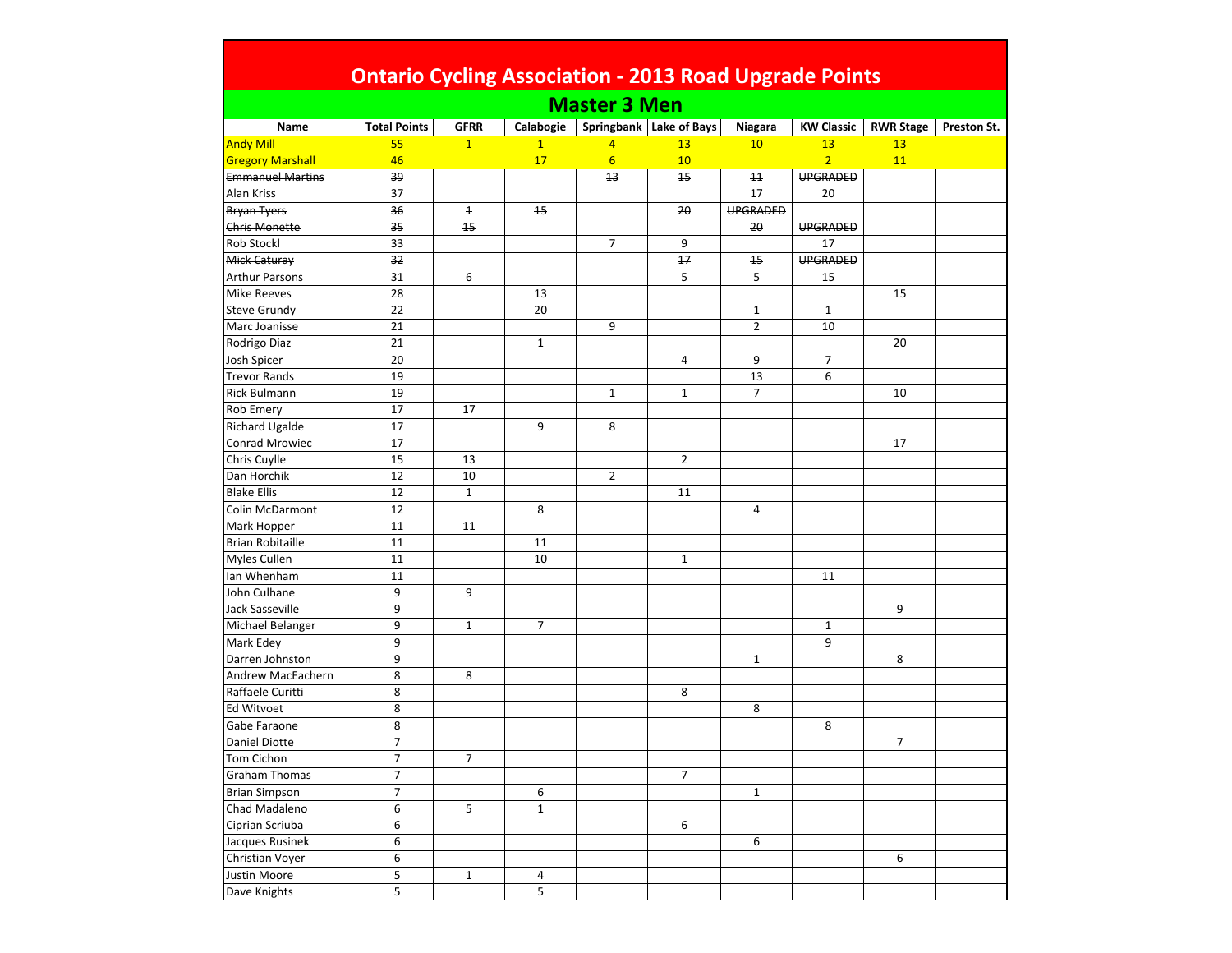| Paul Tepsich       | 5              |                |                |                |              |              | 5            |  |
|--------------------|----------------|----------------|----------------|----------------|--------------|--------------|--------------|--|
| Jeff Meade         | 4              | 4              |                |                |              |              |              |  |
| Darren Hobson      | 4              |                | $\mathbf 1$    | $\overline{3}$ |              |              |              |  |
| <b>Tim Griffin</b> | $\overline{4}$ |                |                |                |              | $\mathbf{1}$ | 3            |  |
| Mitchell Kamiel    | 4              |                |                |                |              |              | 4            |  |
| Roger Waithe       | 3              | $\overline{3}$ |                |                |              |              |              |  |
| Shawn Hamilton     | $\mathsf 3$    |                | 3              |                |              |              |              |  |
| Rob Samide         | 3              |                |                |                | 3            |              |              |  |
| Louis Belanger     | 3              |                |                |                |              | 3            |              |  |
| Andy Makarewich    | $\overline{2}$ | $\overline{2}$ |                |                |              |              |              |  |
| Mathieu Beaudette  | $\overline{2}$ |                | $\overline{2}$ |                |              |              |              |  |
| David Chong        | $\mathbf{1}$   |                | $\mathbf{1}$   |                |              |              |              |  |
| Jim Neal           | $\mathbf{1}$   | $\mathbf{1}$   |                |                |              |              |              |  |
| <b>Bob Bergman</b> | $\mathbf{1}$   |                |                | $\mathbf{1}$   |              |              |              |  |
| Philip Gil         | $\mathbf{1}$   |                |                | $\mathbf{1}$   |              |              |              |  |
| Benjamin Dobie     | $\mathbf{1}$   |                |                | $1\,$          |              |              |              |  |
| Michael Longfield  | $\mathbf{1}$   |                | $\mathbf{1}$   |                |              |              |              |  |
| Peter Demos        | $\mathbf{1}$   |                |                |                | $\mathbf{1}$ |              |              |  |
| Mark Foullong      | $\mathbf{1}$   |                |                |                | $\mathbf{1}$ |              |              |  |
| David Pickwoad     | $1\,$          |                |                |                | $\mathbf 1$  |              |              |  |
| Michael Taniguchi  | $\mathbf{1}$   |                |                |                |              | $\mathbf{1}$ |              |  |
| Vadim Kats         | $\mathbf{1}$   |                |                |                |              | $\mathbf{1}$ |              |  |
| Nick Schwertfeger  | $\mathbf{1}$   |                |                |                |              | $\mathbf{1}$ |              |  |
| Chris Herten       | $\mathbf{1}$   |                |                |                |              |              | $\mathbf{1}$ |  |
| Bernie Oegma       | $\mathbf{1}$   |                |                |                |              |              | $\mathbf{1}$ |  |
| Kris Deyarmond     | $1\,$          |                |                |                |              |              | $\mathbf{1}$ |  |
| Patryk Bigalski    | $\mathbf{1}$   |                |                |                | $\mathbf{1}$ |              |              |  |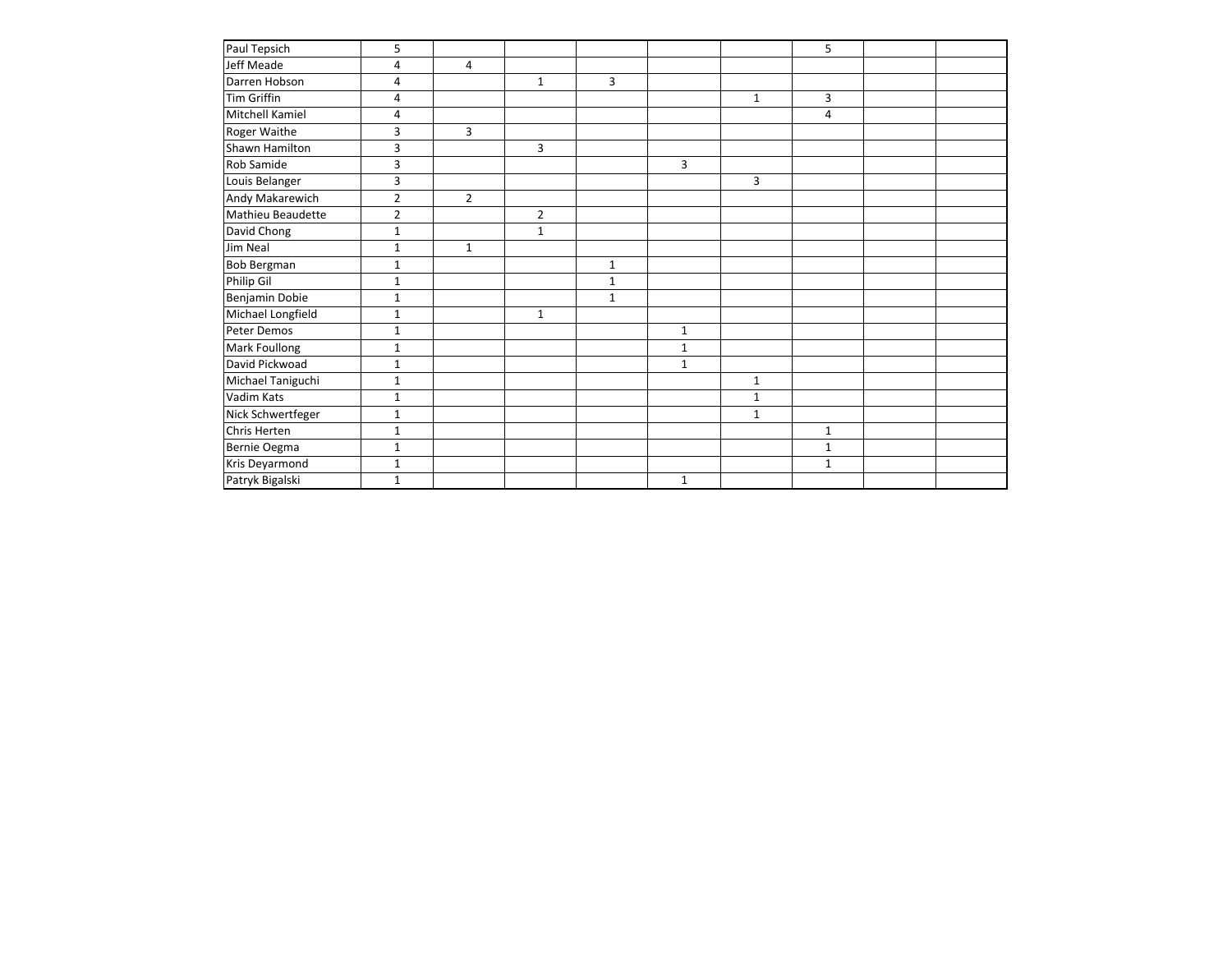| <b>Ontario Cycling Association - 2013 Road Upgrade Points</b> |                     |                |                |                     |                         |                |                   |                  |             |  |  |
|---------------------------------------------------------------|---------------------|----------------|----------------|---------------------|-------------------------|----------------|-------------------|------------------|-------------|--|--|
|                                                               |                     |                |                | <b>Master 2 Men</b> |                         |                |                   |                  |             |  |  |
| Name                                                          | <b>Total Points</b> | <b>GFRR</b>    | Calabogie      |                     | Springbank Lake of Bays | Niagara        | <b>KW Classic</b> | <b>RWR Stage</b> | Preston St. |  |  |
| Jeff Sharp                                                    | 48                  |                |                |                     | 20 <sub>2</sub>         | 8              | 20                |                  |             |  |  |
| <b>Patrick Elliott</b>                                        | 41                  | 8              |                | 13                  | 10                      |                | 10                |                  |             |  |  |
| John Kwarta                                                   | 40                  |                | 10             | 15                  | 15                      |                |                   |                  |             |  |  |
| <b>Charlie Squires</b>                                        | 40                  |                |                | 6                   |                         | 17             | 17                |                  |             |  |  |
| Carlos Goncalves                                              | 35                  | 17             |                | 9                   |                         |                | 9                 |                  |             |  |  |
| Phill Hodgkinson                                              | 35                  |                |                |                     | 11                      | $\mathbf{1}$   | 6                 | 17               |             |  |  |
| <b>Viktor Geimaniouk</b>                                      | 33                  | 13             |                | 20                  |                         |                |                   |                  |             |  |  |
| <b>Bryan Tyers</b>                                            | 31                  |                |                |                     |                         | 20             | 11                |                  |             |  |  |
| Patrick Pelda                                                 | 31                  |                | 20             |                     |                         |                |                   | 11               |             |  |  |
| <b>Richard Poulin</b>                                         | 30                  | 11             |                |                     |                         | 4              |                   | 15               |             |  |  |
| Dave Rigby                                                    | 26                  |                | 15             | 11                  |                         |                |                   |                  |             |  |  |
| <b>Greg Connor</b>                                            | 24                  |                |                |                     |                         | 11             | 13                |                  |             |  |  |
| Marco Salvati                                                 | 24                  |                | 3              |                     | 8                       |                |                   | 13               |             |  |  |
| <b>Richard Westwood</b>                                       | 22                  |                | $\mathbf{1}$   |                     |                         | 10             | $\mathbf{1}$      | 10               |             |  |  |
| Peter Turk                                                    | 21                  | $\mathbf{1}$   |                |                     |                         | 15             | 5                 |                  |             |  |  |
| Timothy Templeman                                             | 20                  | 20             |                |                     |                         |                |                   |                  |             |  |  |
| Rob Nishman                                                   | 20                  |                |                |                     |                         |                |                   | 20               |             |  |  |
| Paul Beit                                                     | 18                  |                | 6              | 10                  |                         | $\overline{2}$ |                   |                  |             |  |  |
| <b>Kees Louws</b>                                             | 17                  |                |                |                     | 17                      |                |                   |                  |             |  |  |
| <b>Chris Monette</b>                                          | 15                  |                |                |                     |                         |                | 15                |                  |             |  |  |
| Travis Joyce                                                  | 13                  | $\mathbf{1}$   | 5              | 7                   |                         |                |                   |                  |             |  |  |
| Dennis James                                                  | 13                  |                |                |                     | 13                      |                |                   |                  |             |  |  |
| <b>Steve DeBoer</b>                                           | 13                  |                |                |                     |                         | 13             |                   |                  |             |  |  |
| Peter Chae                                                    | 12                  |                |                | 5                   | $\overline{7}$          |                |                   |                  |             |  |  |
| <b>Francis Clark</b>                                          | 11                  |                | 11             |                     |                         |                |                   |                  |             |  |  |
| Jim Weir                                                      | 11                  | 2              |                |                     |                         | 7              | 2                 |                  |             |  |  |
| David Enns                                                    | 11                  |                |                |                     |                         | 3              |                   | 8                |             |  |  |
| Angus Botterell                                               | 10                  | 10             |                |                     |                         |                |                   |                  |             |  |  |
| Paul Dean                                                     | 10                  | 9              |                | $\mathbf{1}$        |                         |                |                   |                  |             |  |  |
| Kim Connelly                                                  | 10                  | $\mathbf{1}$   |                |                     |                         | 9              |                   |                  |             |  |  |
| Anthony Simpson                                               | 9                   |                | 9              |                     |                         |                |                   |                  |             |  |  |
| <b>Brad Belanger</b>                                          | 9                   |                |                |                     | 9                       |                |                   |                  |             |  |  |
| Tony Di Silvestro                                             | 9                   |                |                |                     |                         | $\mathbf{1}$   | 8                 |                  |             |  |  |
| <b>Craig Burge</b>                                            | 9                   |                |                |                     |                         |                |                   | 9                |             |  |  |
| James McGuire                                                 | 8                   |                | 8              |                     |                         |                |                   |                  |             |  |  |
| Andrew Botterell                                              | 8                   |                |                | 8                   |                         |                |                   |                  |             |  |  |
| Hank Verhoeven                                                | 8                   |                |                |                     |                         | 5              | 3                 |                  |             |  |  |
| Dave Rudnicki                                                 | 8                   | $\mathbf{1}$   |                |                     |                         |                |                   | $\overline{7}$   |             |  |  |
| Jeff Ker                                                      | $\overline{7}$      | $\overline{7}$ |                |                     |                         |                |                   |                  |             |  |  |
| Kieran Andrews                                                | $\overline{7}$      | 5              | $\overline{2}$ |                     |                         |                |                   |                  |             |  |  |
| <b>Alistair Scott</b>                                         | $\boldsymbol{7}$    |                | $\overline{7}$ |                     |                         |                |                   |                  |             |  |  |
| David Moore                                                   | $\overline{7}$      |                |                |                     |                         |                | $\overline{7}$    |                  |             |  |  |
| Chris Chambers                                                | 6                   | 6              |                |                     |                         |                |                   |                  |             |  |  |
| Andrew Auld                                                   | 6                   |                |                |                     | 6                       |                |                   |                  |             |  |  |
| Patryk Bigalski                                               | 6                   |                |                |                     |                         | 6              |                   |                  |             |  |  |
| Jim Schaefer                                                  | 6                   | 4              |                | $\mathbf{1}$        |                         |                | $\mathbf{1}$      |                  |             |  |  |